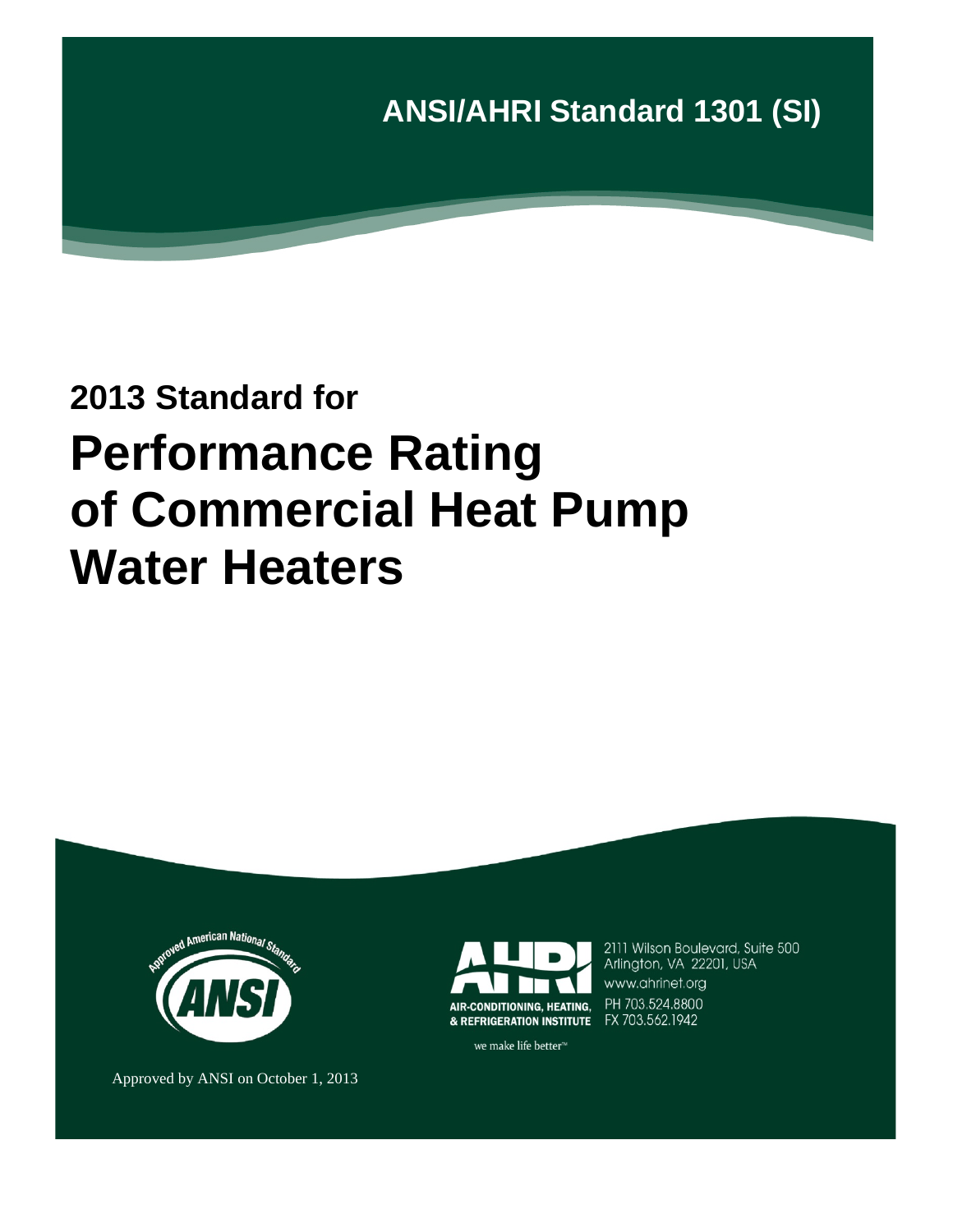#### **IMPORTANT**

## *SAFETY RECOMMENDATIONS*

AHRI does not set safety standards and does not certify or guarantee the safety of any products, components or systems designed, tested, rated, installed or operated in accordance with this standard/guideline. It is strongly recommended that the products be designed, constructed, assembled, installed and operated in accordance with nationally recognized safety standards and code requirements appropriate for products covered by this standard/guideline.

AHRI uses its best efforts to develop standards/guidelines employing state-of-the-art and accepted industry practices. AHRI does not certify or guarantee that any tests conducted under its standards/guidelines will be non-hazardous or free from risk.

> Note: This is a new standard For I-P ratings see ANSI/AHRI Standard 1300 (I-P)-2013

> > Forward:

Commercial Heat Pump Water Heaters (CHPWH) use an electrically driven, mechanical vapor compression refrigeration system to transfer heat from a heat source (e.g. air, ground, water, brine solution) to potable water to provide service hot water. This rating method standard covers CHPWH that are not subject to the U.S. Department of Energy (DOE) efficiency regulations for residential heat pump water heaters.

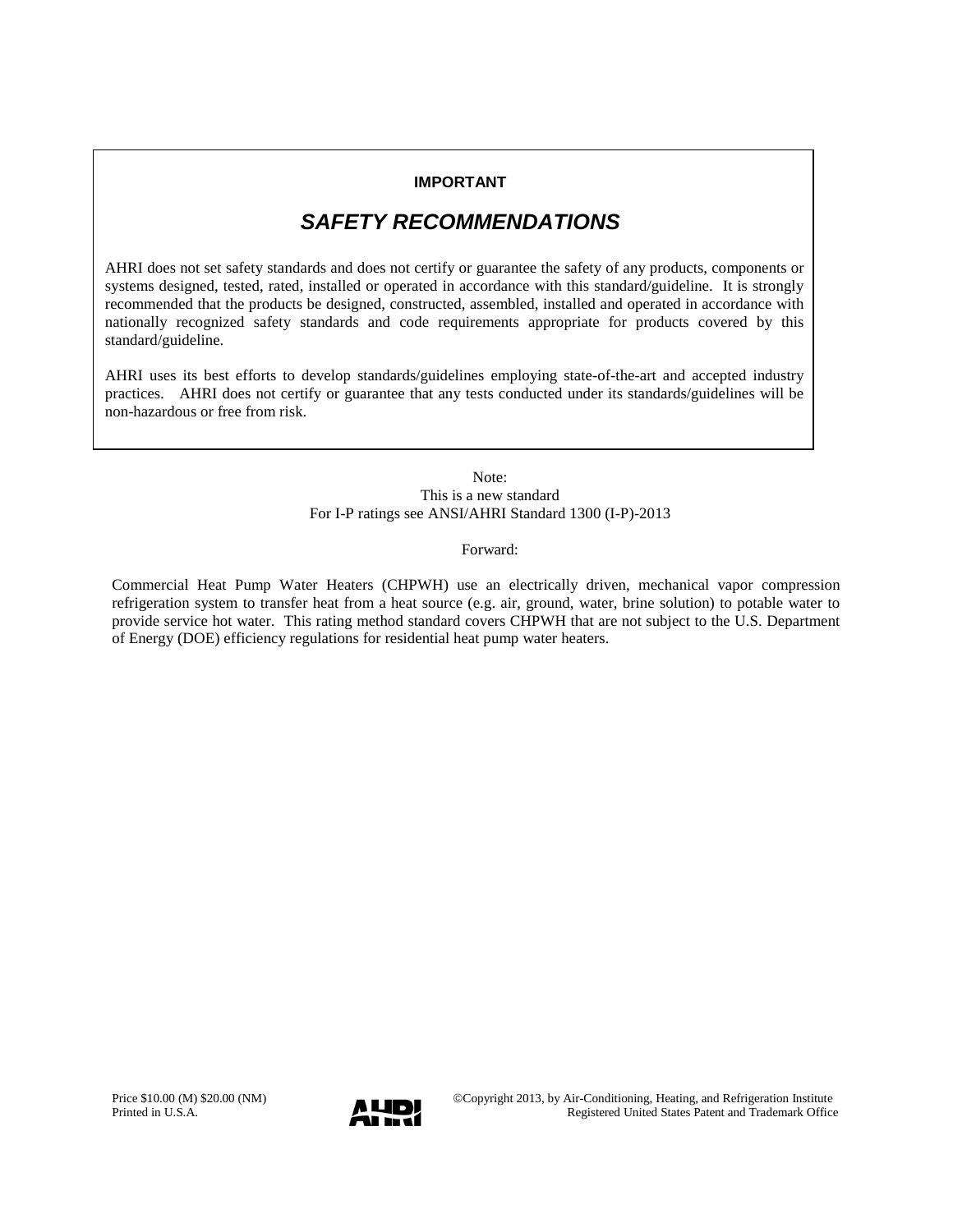# **TABLE OF CONTENTS**

### SECTION PAGE

| Section 1. |                                                                |
|------------|----------------------------------------------------------------|
| Section 2. |                                                                |
| Section 3. |                                                                |
| Section 4. |                                                                |
| Section 5. |                                                                |
| Section 6. |                                                                |
| Section 7. |                                                                |
| Section 8. |                                                                |
| Section 9. |                                                                |
|            | <b>TABLES</b>                                                  |
| Table 1.   | Classification of Commercial Heat Pump Water Heaters (CHPWH) 3 |
| Table 2.   |                                                                |
| Table 3.   |                                                                |
| Table 4.   |                                                                |
| Table 5.   |                                                                |
|            | <b>APPENDICES</b>                                              |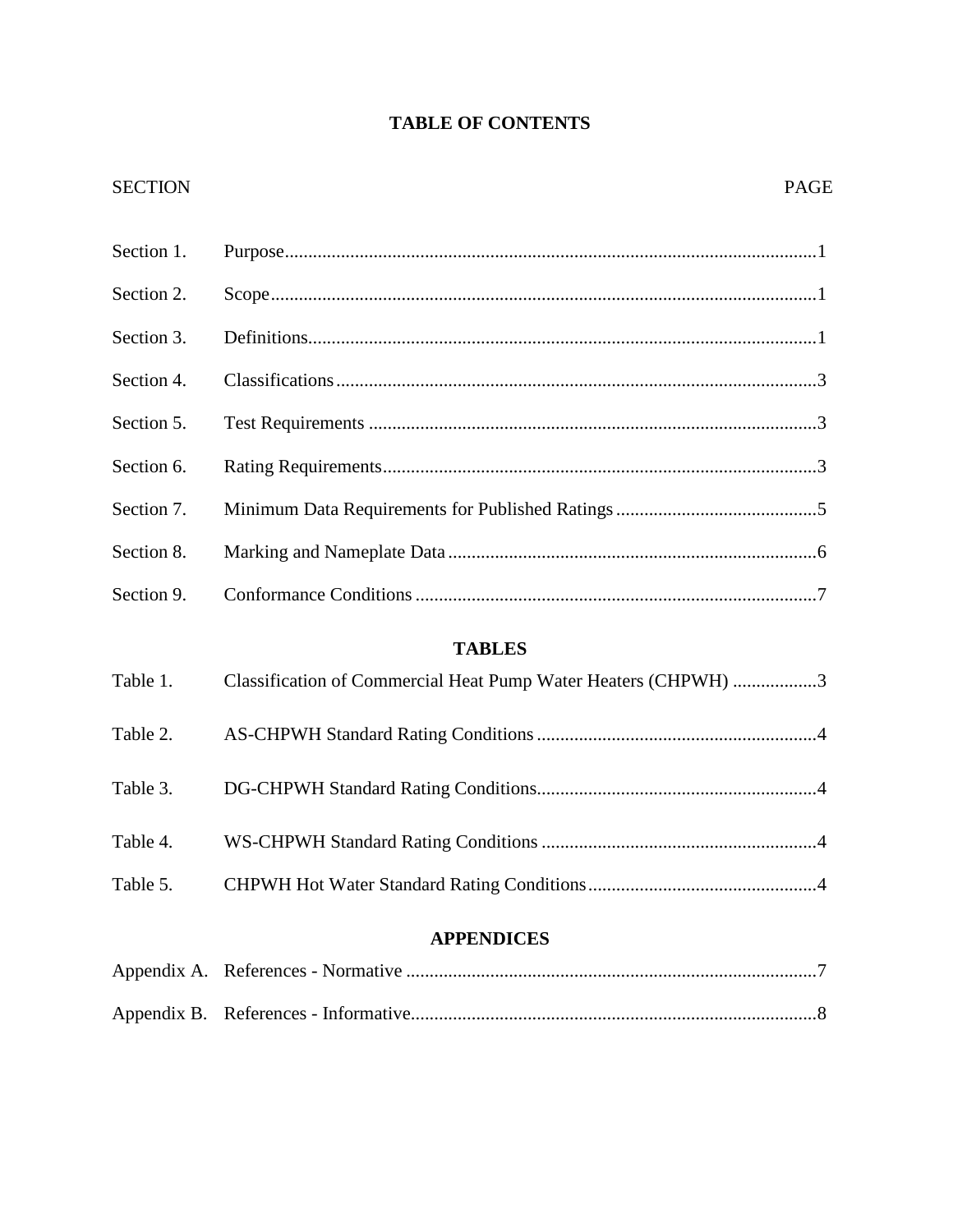# **PERFORMANCE RATING OF COMMERCIAL HEAT PUMP WATER HEATERS**

#### **Section 1. Purpose**

**1.1** *Purpose*. The purpose of this standard is to establish for Commercial Heat Pump Water Heaters (CHPWH): definitions; test requirements; classifications; rating requirements; minimum data requirements for Published Ratings; operating requirements; marking and nameplate data; and conformance conditions.

**1.1.1** *Intent*. This standard is intended for the guidance of the industry, including manufacturers, engineers, installers, contractors and users.

**1.1.2** *Limits*. This standard covers CHPWH with input capacities less than or equal to 50 kW, including all three phase products and single phase products not covered by the Code of Federal Regulations, 10 CFR Part 430, Appendix E to Subpart B of Part 430 - *Uniform Test Method for Measuring the Energy Consumption of Water Heaters*.

**1.1.3** *Review and Amendments*. This standard is subject to review and amendment as technology advances.

#### **Section 2. Scope**

**2.1** *Scope*. This standard applies to factory assembled Commercial Heat Pump Water Heaters (CHPWH) defined as equipment to provide potable or service hot water using alternate sources of energy as air, water and ground (geothermal) by means of electrically driven, mechanical vapor compression refrigerant systems. Different type of CHPWH are defined in Section 3.

**2.1.1** This standard does not apply to testing and rating of heat pumps or water heaters covered in ANSI/AHRI/ASHRAE ISO Standard 13256-1 & 2, ANSI/AHRI Standard 1160 or ANSI/AHRI Standard 870.

2.1.2 This standard does not apply to testing and rating of Air-Cooled or Water Cooled Heat Reclaim Condensers covered in ANSI/AHRI Standard 550/590 with Addenda.

#### **Section 3. Definitions**

All terms in this document will follow the standard industry definitions in the *ASHRAE Wikipedia* website (http://wiki.ashrae.org/index.php/ASHRAEwiki), unless otherwise defined in this section.

**3.1** *Condenser.* A refrigeration system component that condenses refrigerant vapor. Desuperheating and subcooling of refrigerant may occur as well.

**3.1.1** *Water-Cooled Condenser*. A component that utilizes refrigerant-to-water heat transfer means causing the refrigerant to condense and water to be heated.

**3.2** *Coefficient of Performance*. A ratio of the heating capacity in kW, to the power input value in kW at any given set of rating conditions expressed in kW/kW.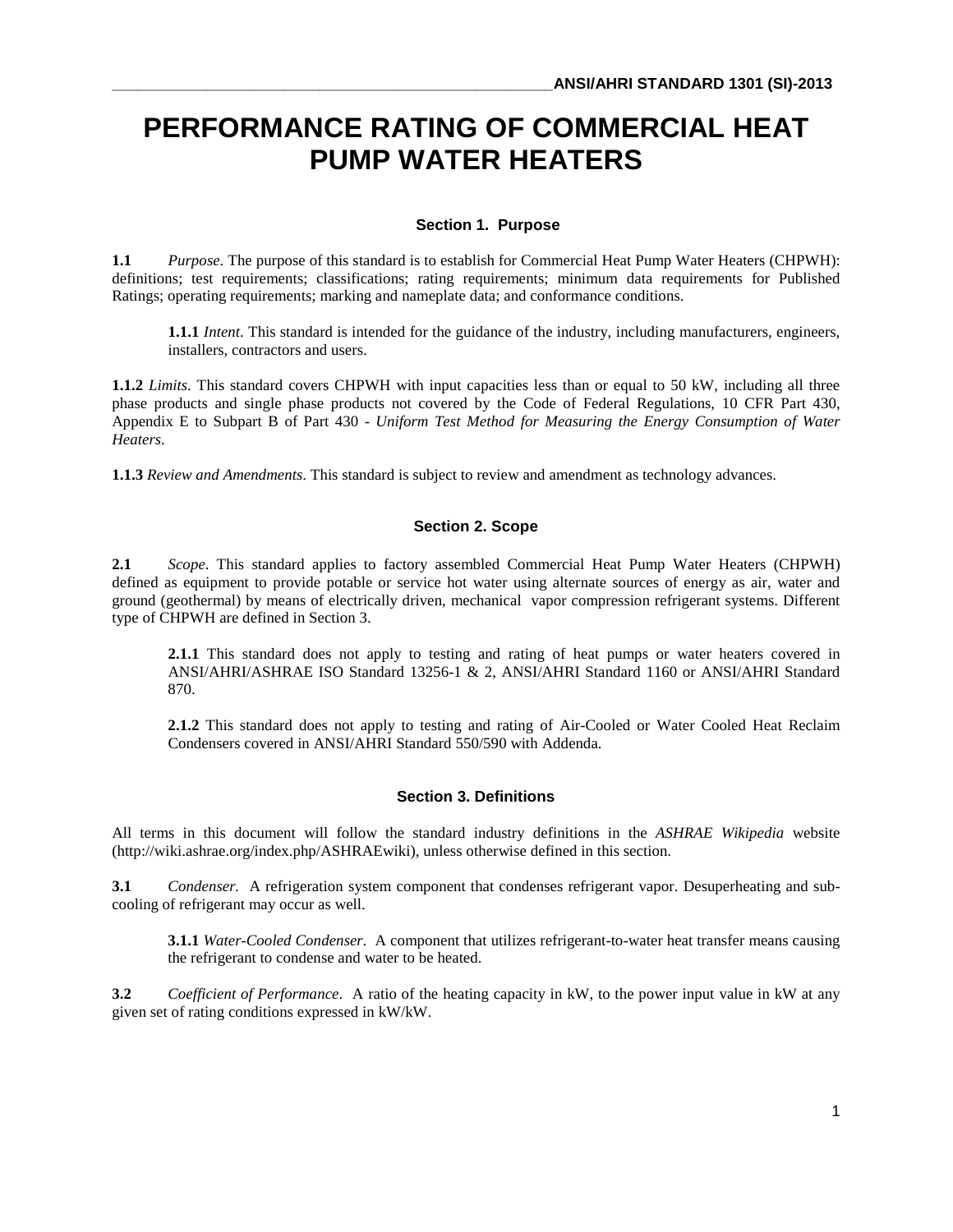#### **ANSI/AHRI STANDARD 1301 (SI)-2013\_\_\_\_\_\_\_\_\_\_\_\_\_\_\_\_\_\_\_\_\_\_\_\_\_\_\_\_\_\_\_\_\_\_\_\_\_\_\_\_\_\_\_\_\_\_\_\_\_\_**

**3.3** *Evaporator*. A refrigeration system component that evaporates refrigerant liquid and extracts heat from the air, ground or a fluid.

**3.4** *Commercial Heat Pump Water Heater (CHPWH)*. A device using a vapor compression refrigeration system to transfer heat from a low temperature source to a higher temperature sink for the purpose to of heating potable or service water including all ancillary equipment as fans, blowers, pumps, storage tanks, piping and controls.

**3.4.1** *Air Source Commercial Heat Pump Water Heater (AS-CHPWH)*. A CHPWH that utilizes indoor or outdoor air as the heat source.

**3.4.2** *Direct Geo Exchange Commercial Heat Pump Water Heater (DG-CHPWH)*. A CHPWH that utilizes the earth as the heat source.

**3.4.3** *Water Source Commercial Heat Pump Water Heater (WS-CHPWH)*. A CHPWH that utilizes water or a brine solution as the heat source.

**3.5** *Heating Capacity*. The capacity associated with the change in water temperature expressed in kW.

**3.6** *Outdoor Air*. Ambient outdoor air that enters the AS-CHPWH.

**3.7** *Published Rating.* A statement of the assigned values of those performance characteristics, under stated Rating Conditions, by which a unit may be chosen to fit its application. These values apply to all units of like nominal size and type (identification) produced by the same manufacturer. The term Published Rating includes the rating of all performance characteristics shown on the unit or published in specifications, advertising or other literature controlled by the manufacturer, at stated Rating Conditions.

**3.7.1** *Application Rating.* A rating based on tests performed at application Rating Condition other than Standard Rating conditions

**3.7.2** *Standard Rating.* A rating based on tests performed at Standard Rating Conditions as listed in Tables 2, 3, 4 and at Hot Water Standard Rating Conditions as listed in Table 5.

**3.8** *Rating Conditions.* Any set of operating condition under which a single level of performance results and that causes only that level of performance to occur.

**3.8.1** *Standard Rating Conditions.* Rating Conditions used as the basis of comparison for performance characteristics as listed in Tables 2, 3, 4 and 5.

**3.9** *"Shall" or "Should".* "Shall' or "Should" shall be interpreted as follows:

**3.9.1** *Shall.* Where "shall" or "shall not" is used for a specified provision, that provision is mandatory if compliance with the standard is claimed.

**3.9.1** *Should.* "Should" is used to indicate provisions that are not mandatory but are desirable as good practice.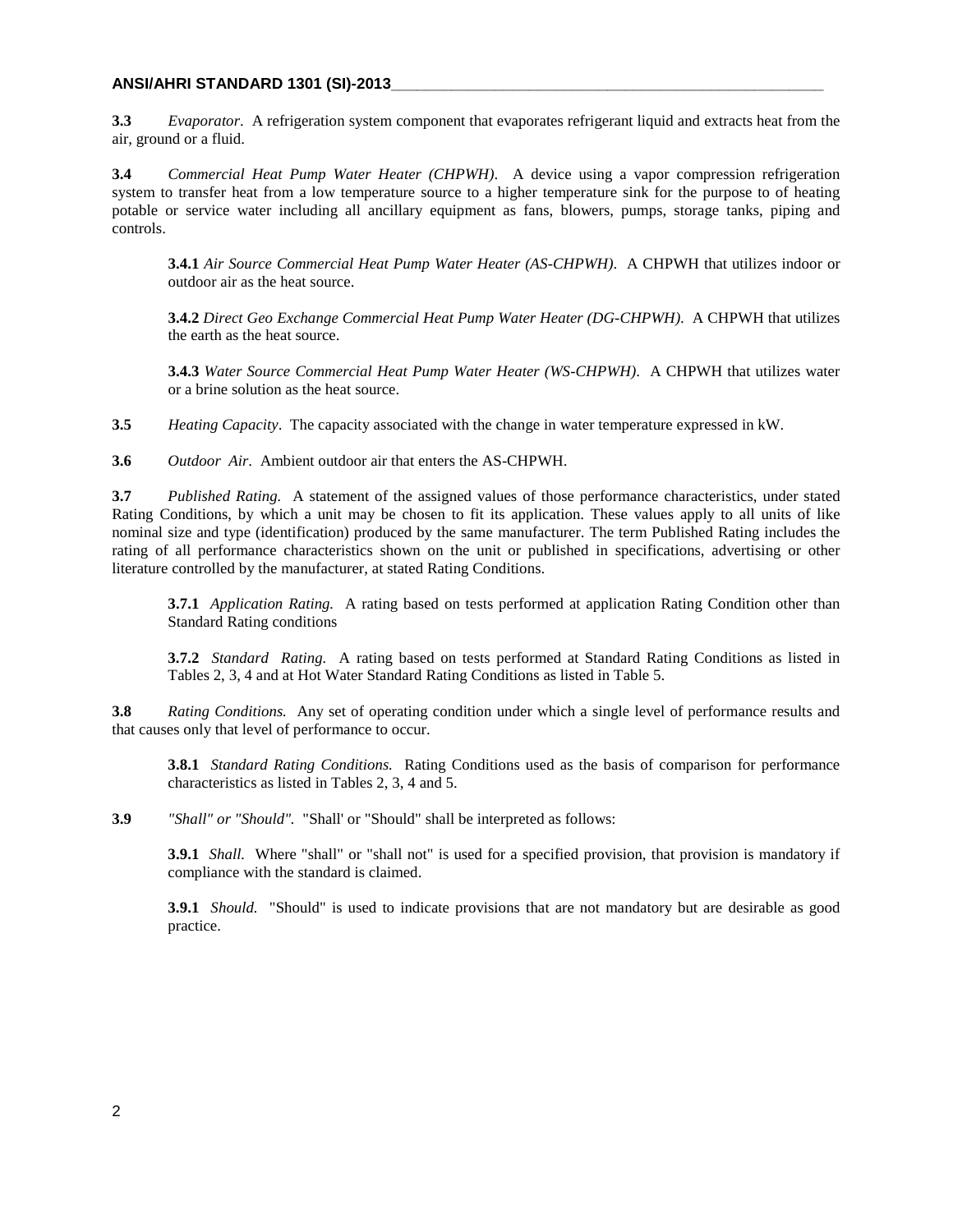#### **Section 4. Classifications**

**4.1** *Classification*. Commercial Heat Pump Water Heaters (CHPWH) within the scope of this standard shall be classified as shown in Table 1.

| Table 1 - Classification of Commercial Heat Pump Water Heaters (CHPWH) |                  |                   |  |  |  |
|------------------------------------------------------------------------|------------------|-------------------|--|--|--|
| Designation                                                            | <b>AHRI</b> Type | Arrangement       |  |  |  |
|                                                                        | <b>AS-CHPWH</b>  | Air Evaporator    |  |  |  |
| Air Source CHPWH                                                       |                  | Compressor        |  |  |  |
|                                                                        |                  | Condenser         |  |  |  |
|                                                                        | DG-CHPWH         | Ground Evaporator |  |  |  |
| Direct Geo Exchange<br><b>CHPWH</b>                                    |                  | Compressor        |  |  |  |
|                                                                        |                  | Condenser         |  |  |  |
|                                                                        | WS-CHPWH         | Liquid Evaporator |  |  |  |
| Water Source CHPWH                                                     |                  | Compressor        |  |  |  |
|                                                                        |                  | Condenser         |  |  |  |

#### **Section 5. Test Requirements**

**5.1** Commercial HPWH Standard Rating shall be verified by test conducted in accordance with procedures for CHPWH specified in ANSI/ASHRAE Standard 118.1.

**5.1.1** *Exception*. In the case of models offered with multiple voltages, the test shall be conducted at the lowest voltage specified on the nameplate. At the manufacturer's option, the test may be repeated at the highest voltage specified on the nameplate.

#### **Section 6. Rating Requirements**

**6.1** *Standard Ratings.* Standard Ratings shall be established by test conducted in Standard Rating Conditions specified in Tables 2, 3, 4 and 5.

**6.1.1** *Values for Standard Ratings.* Standard Rating relating to heating capacity shall be net values. If a circulating pump is within the unit and energized under normal operation, the electrical energy shall be included in the total power input of the unit. If the unit does not include a circulating pump a penalty equal to the pump power input (in watts) required to meet the manufacturer's specified water flow shall be applied.

**6.1.1.1** *Values for Standard Heating Capacity.* Standard heating capacity rating shall be expressed only in terms of kW, in multiples of 0.15 for units with ratings less than 15 kW, in multiple of 0.30 for units with ratings of 15 kW and greater but less than 39.6 kW Btu/h, in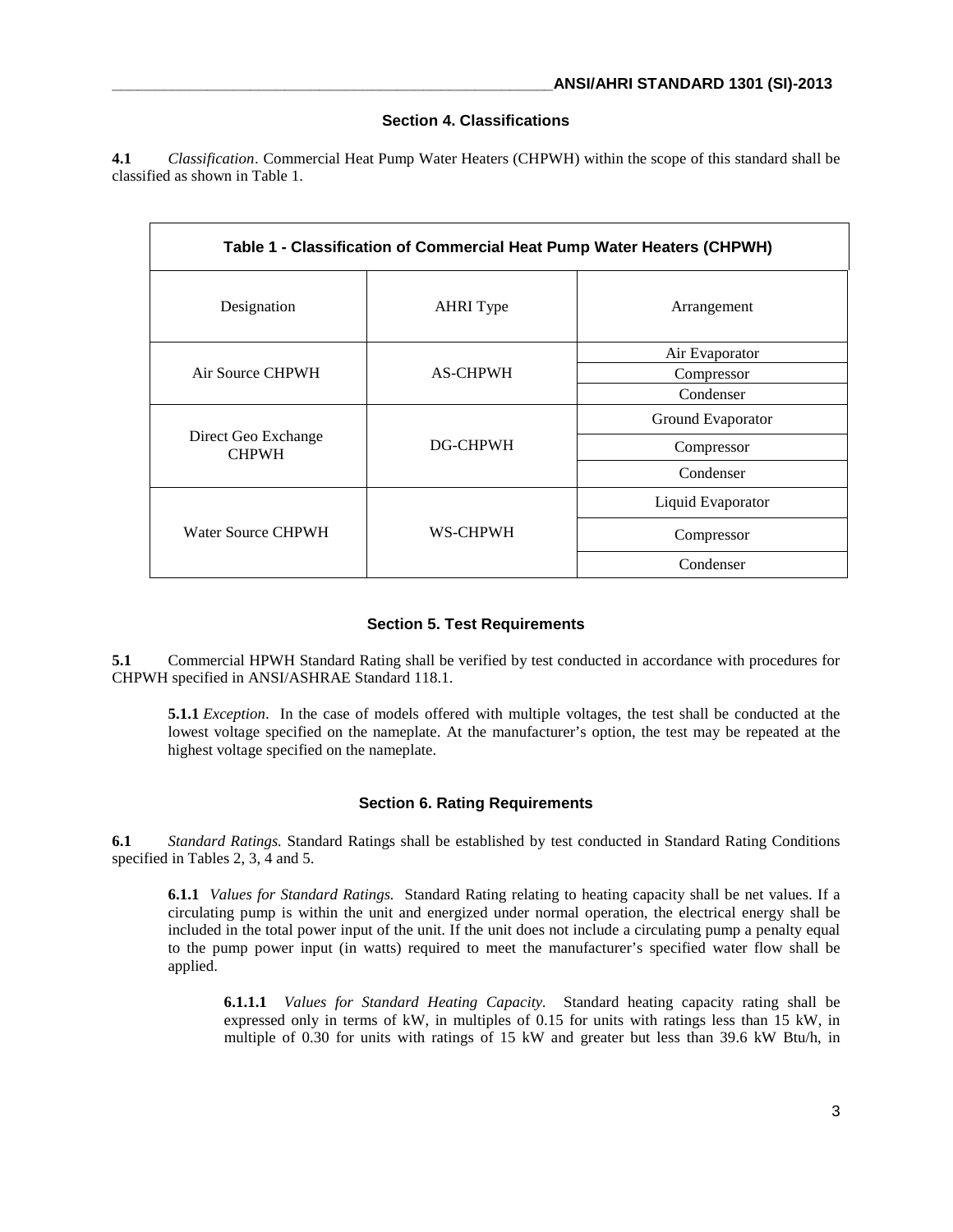multiples of 0.60 for units with ratings of 39.6 kW and greater but less than 117 kW and in multiples of 1.5 for units with ratings above 117 kWh.

**6.1.1.2** *Values for Standard Coefficient of Performance.* Standard Coefficient of Performance shall be expressed in multiples of 0.1.

**6.1.1.3** *Entering Water Temperature* (EWT)*.* For rating and labeling, EWT 21.1°C and EWT 43.5 °C are mandatory, and EWT 54.5 °C is optional.

| <b>Table 2. AS-CHPWH Standard Source Rating Conditions</b> |          |  |
|------------------------------------------------------------|----------|--|
| Evaporator Entering Air Temperature, °C                    |          |  |
| Dry-bulb                                                   | Wet-bulb |  |
| 35.0                                                       | 24.0     |  |
| 27.0                                                       | 21.8     |  |
| 10.0                                                       | 7.0      |  |
| $-8.5$                                                     | $-9.5$   |  |

| <b>Table 3. DG-CHPWH Standard Source Rating Conditions</b> |  |  |
|------------------------------------------------------------|--|--|
| Equipment Entering Refrigerant Vapor Temperature, °C       |  |  |
| ი ი                                                        |  |  |
|                                                            |  |  |

| <b>Table 4. WS-CHPWH Standard Source Rating Conditions</b> |
|------------------------------------------------------------|
| Evaporator Entering Water Temperature, °C                  |
| 20.0                                                       |
| 10.0                                                       |
|                                                            |

| <b>Table 5. CHPWH Standard Hot Water Rating Conditions</b> |  |  |
|------------------------------------------------------------|--|--|
| Entering Water Temperature (EWT), °C                       |  |  |
| 21.1 - Mandatory                                           |  |  |
| 43.5 - Mandatory                                           |  |  |
| 54.5 - Optional                                            |  |  |

**6.2** *Tolerances.* To comply with this standard, measured test results shall not be less than 95% of Published Ratings for Water Heating Capacity and COP values.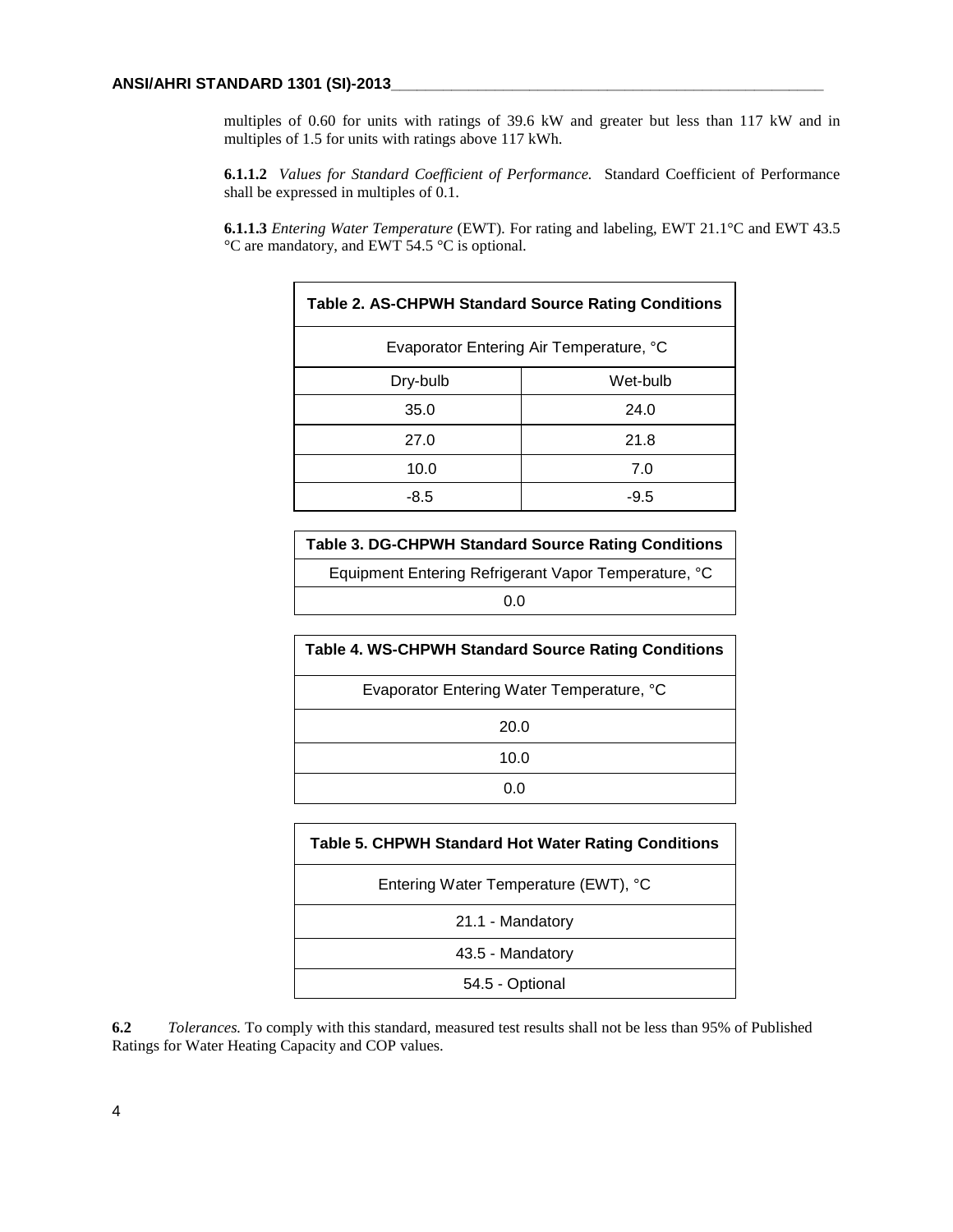#### **Section 7. Minimum Data Requirements for Published Ratings**

**7.1** *Minimum Data Requirement for Published Ratings.* Published Ratings shall include, at a minimum, all Standard Ratings. All claims to ratings within the scope of this standard shall include the statement "Rated in accordance with ANSIO/AHRI Standard 1301 (SI)." All claims to ratings outside the scope of the standard shall include the statement: "Outside the scope of ANSI/AHRI Standard 1301 (SI)". Whenever Application Ratings are published or printed they shall include a statement of the conditions at which the ratings applies.

**7.2** *Published Ratings.* Published Ratings shall state all of the standard operating conditions and shall include the following:

**7.2.1** *General*.

**7.2.1.1** Refrigerant designation in accordance with ANSI/AHRI Standard 34 with Addenda.

**7.2.1.2** Model number designations providing identification of the Commercial Heat Pump Water Heater to which the ratings apply

**7.2.1.3** Water Heating Capacity at the Standard Rating conditions, kW

**7.2.1.4** Total Power Input of the Commercial Heat Pump Water Heater, kW

**7.2.1.5** Coefficient of performance at the Standard Rating Conditions, kW/kW

**7.2.1.6** Nominal voltage, V, and frequency, Hz, at which the ratings were determined

**7.2.2** *Air Source CHPWH*.

**7.2.2.1** Entering air dry-bulb and wet-bulb, <sup>o</sup>C (as stated in Table 2)

**7.2.2.2** Air flow through the evaporator, l/s

**7.2.3** *Direct Geo Exchange CHPWH*.

**7.2.3.1** Equipment entering refrigerant temperature, ºC (as stated in Table 3)

**7.2.4** *Water Source CHPWH*.

**7.2.4.1** Evaporator water entering and leaving temperatures, <sup>o</sup>C (as stated in Table 4)

**7.2.4.2** Evaporator water flow rate, l/s

**7.2.4.3** Evaporator water pressure drop, kPa

#### **Section 8. Marking and Nameplate Data**

- **8.1** *Marking and Nameplate Data.* As a minimum, the nameplate shall display the following:
	- **8.1.1** Manufacturer's name and location
	- **8.1.2** Model number designation providing complete identification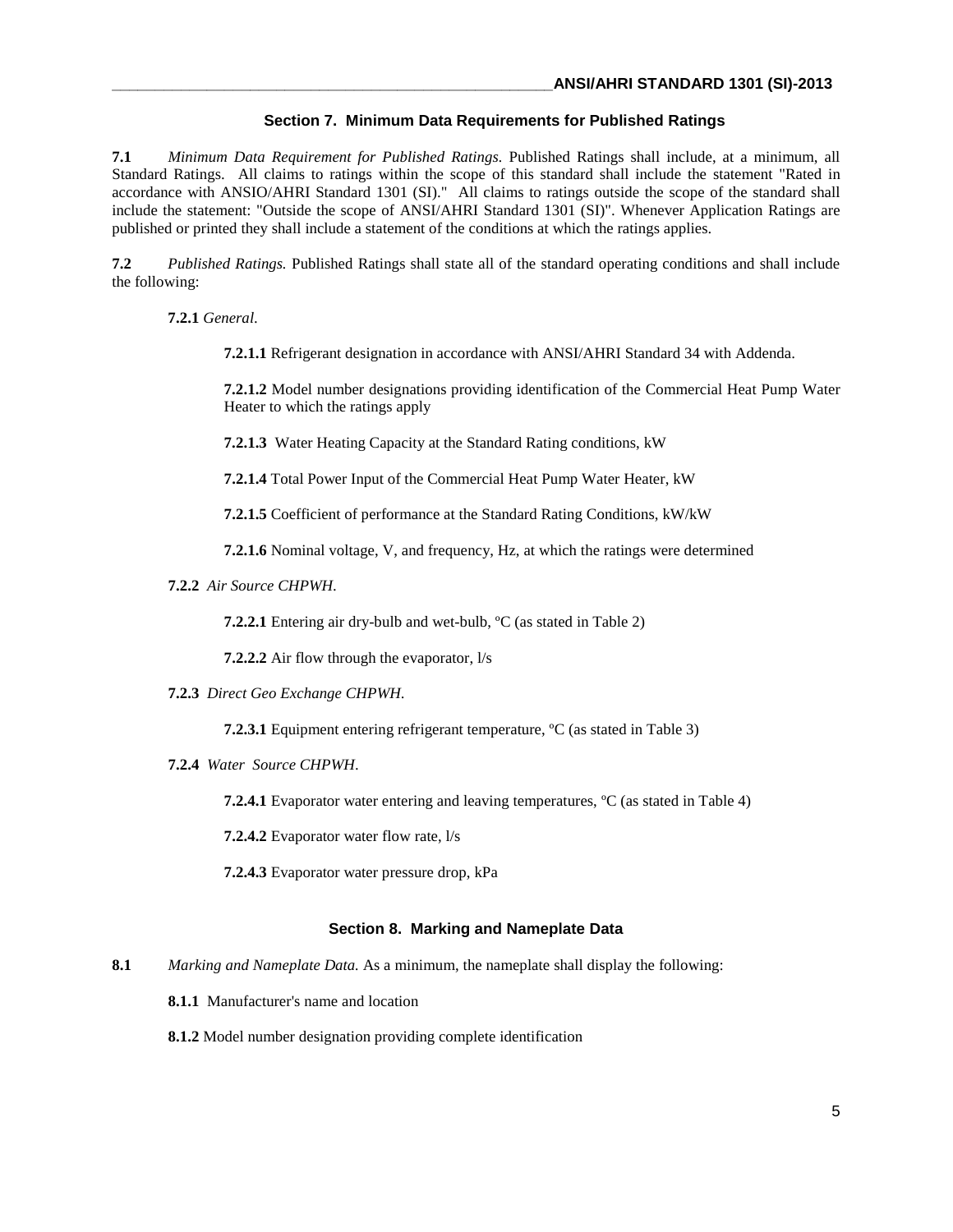**8.1.3** Refrigerant designation (in accordance with ANSI/ASHRAE Standard 34 with Addenda)

**8.1.4** Water heating capacity at all applicable entering temperatures (from Table 5)

**8.1.5** Voltage, phase, frequency. Nameplate voltages for 60 Hz systems shall include one or more of the equipment nameplate voltage ratings shown in Table 1 of ANSI/AHRI Standard 110. Nameplate voltages for 50 Hz systems shall include one or more of the utilizations shown in Table 1 of IEC Standard Publication 60038.

#### **Section 9. Conformance Conditions**

**9.1** *Conformance.* While conformance with this standard is voluntary, conformance shall not be claimed or implied for products or equipment within the standard's *Purpose* (Section 1) and *Scope* (Section 2) unless such product claims meet all of the requirements of the standard and all of the testing and rating requirements are measured and reported in complete compliance with the standard. Any product that has not met all the requirements of the standard shall not reference, state, or acknowledge the standard in any written, oral or electronic communication.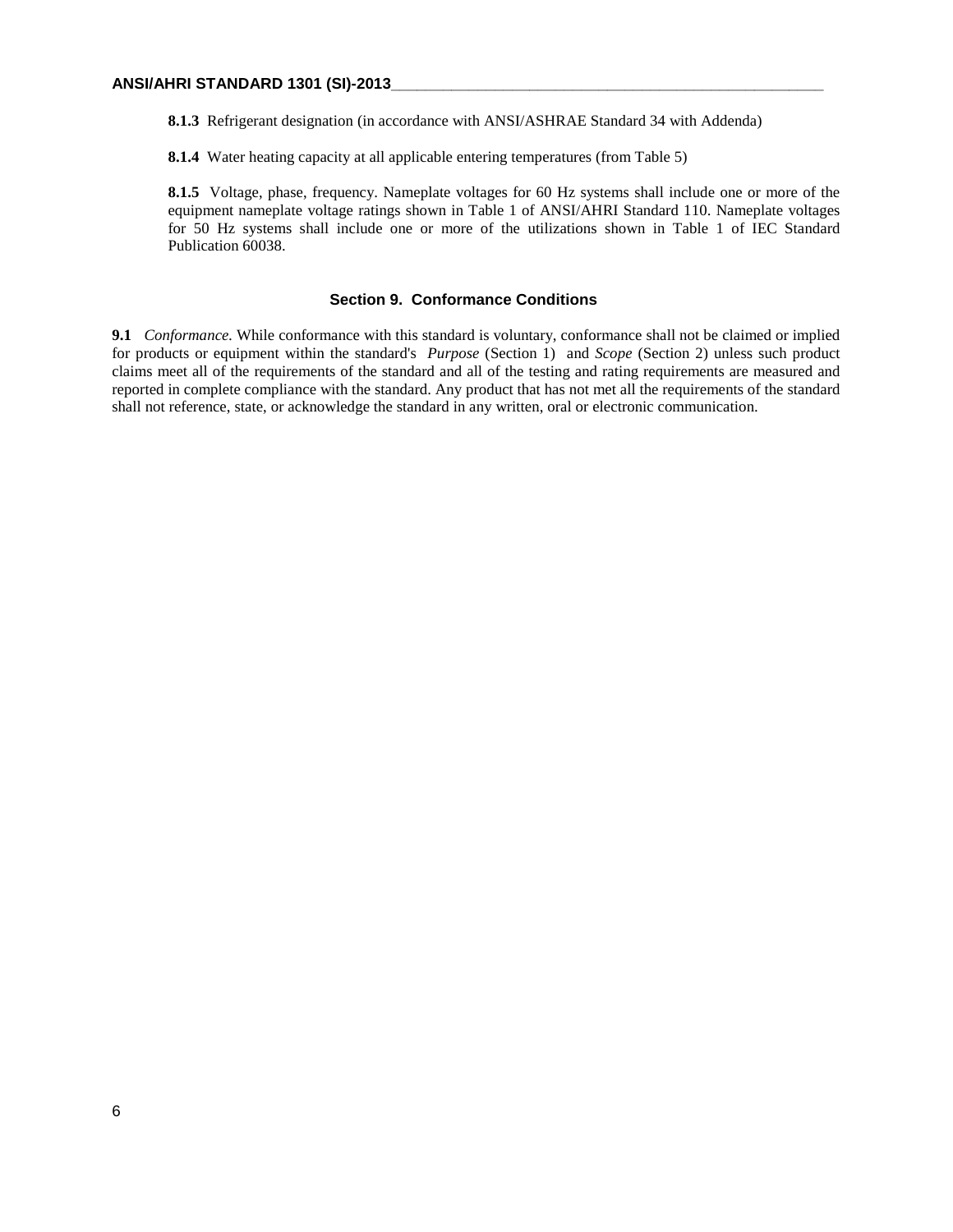# **APPENDIX A. REFERENCES – NORMATIVE**

**A1** Listed here are all standards, handbooks and other publications essential to the formation and implementation of the standard. All references in this appendix are considered as part of the standard.

**A1.1** ANSI/AHRI Standard 110-2012, *Air-Conditioning and Refrigerating Equipment nameplate Voltages,* 2012, Air-Conditioning, Heating and Refrigeration Institute, 2111 Wilson Boulevard, Suite 500, Arlington, VA 22201, U.S.A.

**A1.2** ANSI/AHRI Standard 340/360-2007 with Addenda 1 and 2, *Commercial and Industrial Unitary Air Conditioning and Heat Pump Equipment,* 2007, Air-Conditioning, Heating and Refrigeration Institute, 2111 Wilson Boulevard, Suite 500, Arlington, VA 22201, U.S.A.

**A1.3** ANSI/AHRI Standard 551/591 (SI)-2011 with Addenda, *Performance Rating of Water- Chilling Packages using the Vapor Compression Cycle,* 2011, Air-Conditioning, Heating and Refrigeration Institute, 2111 Wilson Boulevard, Suite 500, Arlington, VA 22201, U.S.A.

**A1.4** ANSI/AHRI Standard 870-2005, Performance *Rating of Direct Geo Exchange Heat Pumps,* 2005, Air-Conditioning, Heating and Refrigeration Institute, 2111 Wilson Boulevard, Suite 500, Arlington, VA 22201, U.S.A.

**A1.5** ANSI/AHRI Standard 1161 (SI)-2011, *Performance Rating of Heat Pump Pool Heaters,* Air-Conditioning, Heating and Refrigeration Institute, 2111 Wilson Boulevard, Suite 500, Arlington, VA 22201, U.S.A.

**A1.6** ANSI/AHRI/ASHRAE/ISO 13256-1 (RA2012), *Water-Source Heat Pumps – Testing and Rating for Performance – Part 1: Water-to Air and Brine-to-Air Heat Pumps,* 2012, International Organization for Standardization, Case Postale 56, CH-1211, Geneva 21 Switzerland.

**A1.7** ANSI/AHRI/ASHRAE/ISO 13256-2 (RA2012), *Water-Source Heat Pumps – Testing and Rating for Performance – Part 2: Water-to Water and Brine-to-Water Heat Pumps,* 2012, International Organization for Standardization, Case Postale 56, CH-1211, Geneva 21 Switzerland.

**A1.8** ANSI/ASHRAE Standard 34-2010 with Addenda, *Number Designation and Safety Classification of Refrigerants,* 2010, American Society of Heating, refrigerating and Air-Conditioning Engineers, Inc., 1791 Tillie Circle, N.E., Atlanta, GA 30329, U.S.A.

**A1.9** ANSI/ASHRAE Standard 118.1-2012 *Method of Testing for Rating Commercial Gas, Electric and Oil Service Water Heating Equipment,* 2012, American Society of Heating, refrigerating and Air-Conditioning Engineers, Inc., 1791 Tillie Circle, N.E., Atlanta, GA 30329, U.S.A.

**A1.10** *ASHRAEwiki, Terminology,* [http://wiki.ashrae.org/index.php/ASHRAEwiki,](http://wiki.ashrae.org/index.php/ASHRAEwiki) 2012, American Society of Heating, Refrigerating and Air-Conditioning Engineers, Inc., 1791 Tullie Circle, N.E., Atlanta, GA 30329, U.S.A.

**A1.11** IEC Standard 60038, *IEC Standard Voltages,* 2009, International Electrotechnical Commission, Rue de Varembe, P.O.Box131, 1211 Geneva 20, Switzerland.